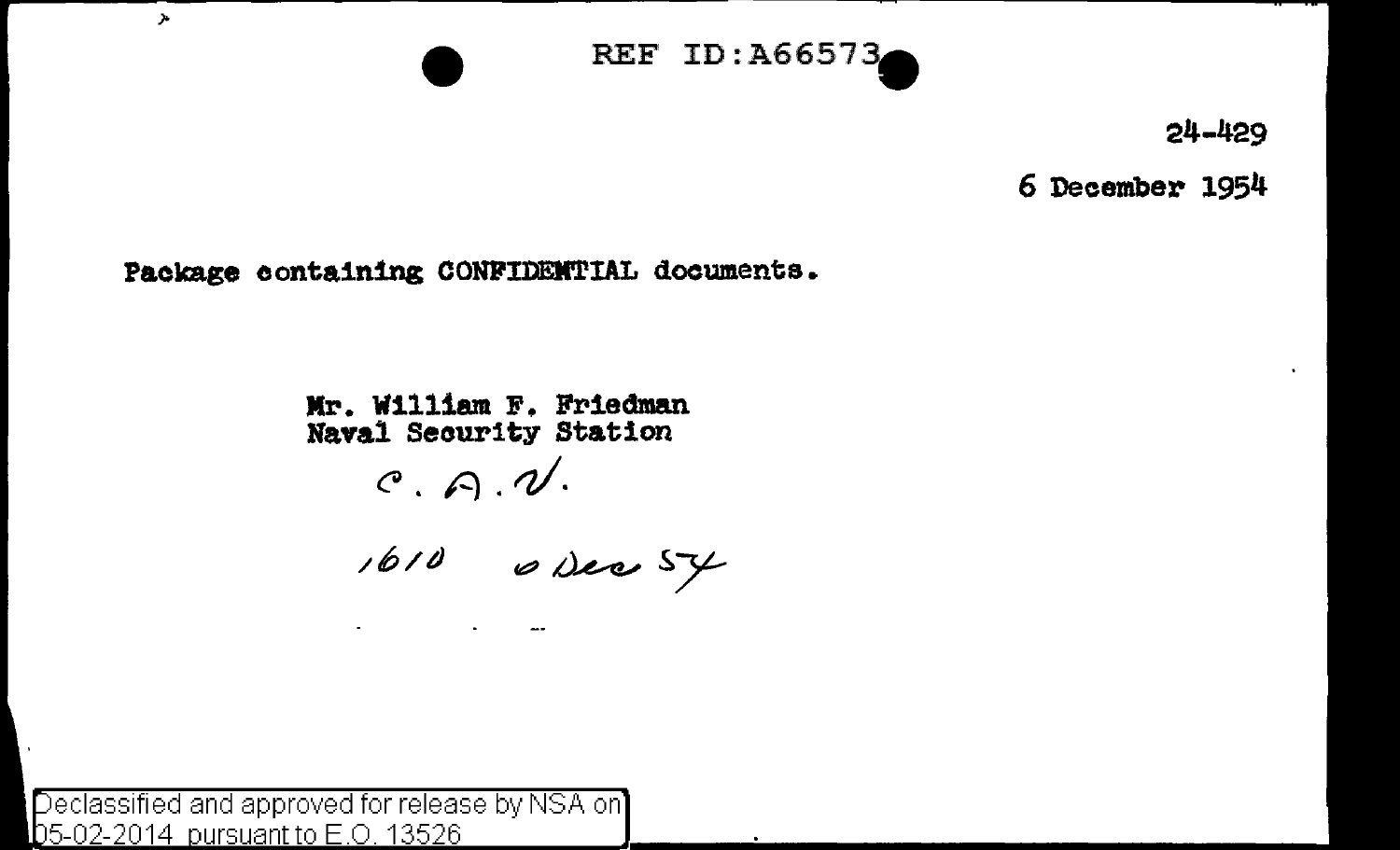



NATIONAL SECURITY AGENCY WASHINGTON 25, D. C.

Serial: 00159-S 27 May 54

MEMORANDUM FOR THE MEMBERS OF THE UNITED STATES COMMUNICATIONS INTELLIGENCE BOARD AND THE MEMBERS OF THE UNITED STATES COMMUNICATIONS SECURITY BOARD

SUBJECT: Implications of a Policy Which Would Permit Cryptographic Aid to Friendly Foreign Governments for their National Purposes

The following statement repeats and expands the remarks made on the subject by the Director, National Security Agency at the 103~4 USCIB meeting.

1. Once the U.S. embarks on a program which permits supply of cryptographic material or equipment to one friendly foreign govermnent it will be impossible to prevent extension of the program to all other friendly foreign governments.

a. The u. s. cannot take the positipn *ot* showing preferential treatment in the cryptographic supply business by providing one friendly nation with cryptographic assistance and denying it to another. Politically, any attempt to do this would be disastrous.

b. There is no way in which provision of such aid to one country could be kept a lasting secret from others. Requests for aid from Brazil, say, favorably considered, would lead to similar requests from Chile, and there would be no way of denying the same aid to Chile.

c. The overlapping network of military and political alliances and assistance pacts in which the U.S. participates results in putting the U. s. in the position of being an expected source of aid to its allies in this field as well as in others.

d. In swmnary, it could be stated that our cryptographic information and material is kept in a Pandora's Box which once opened can never be closed.

2. It follows that just as there can be no refusal of a request of one nation after approval of another's, there can be no discrimination in the type of aid provided. If, for example, a request for assistance from one country is met by the provision of machine "X", a similar request from another country cannot be filled by anything inferior to machine "X".

**SECRE**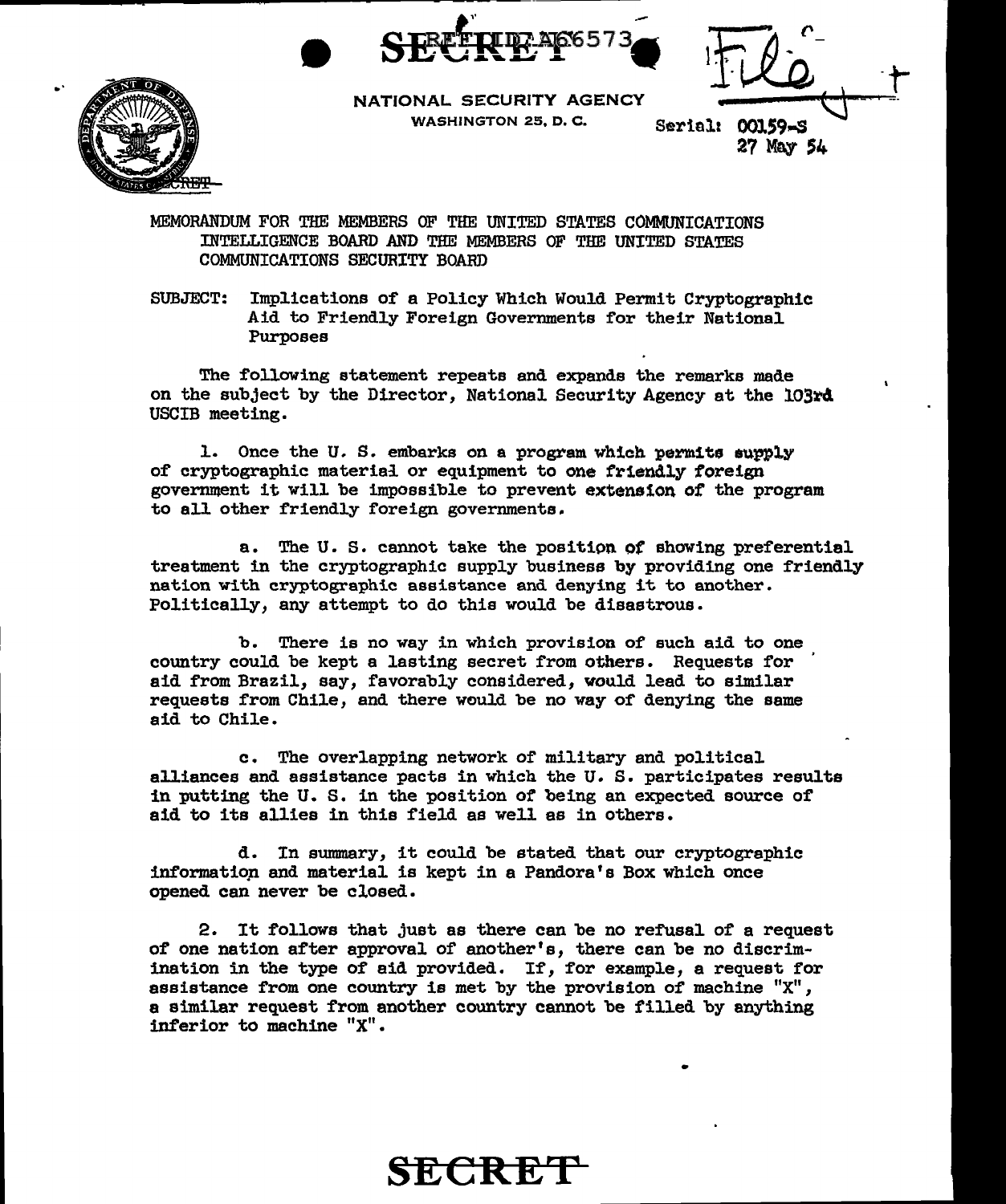

6:88HEl'i' Serfal: 00159-S

3. In essence, once a start is made, it would become the policy of the U. S. to supply all comers, and there would be many.

a. How much would this amount to? It is difficult to estimate but e fairly good guess can be' made. Assuming our friends to be all of the non-Communist countries there are about 55 nations, excluding NATO and the British Commonwealth, who might be expected to come to us for aid. If their requests could be filled by as little as an average of 100 machines, 5500 would be needed, and to this we would have to add at least a minimum of 2000 for NATO nations, beyond those for international military use already planned for. Accordingly, at least 7500 machines would be required. Since cipher machines these days \_cost a minimum of \$2000 each, some 15 million dollars would be involved, and this is just the initial cost.

b. What additional costs are there? Spare parts, rotors and associated material. In providing U.S. cryptoaids NSA estimates a spare parts usage factor of 30% of the initial cost, with a 10% annual expenditure thereafter. For a five year period, then, an additional 12 million dollars would be involved. Rotors and other associated material would amount to another 10 million dollars.

c. What about maintenance and other support? In the cryptographic supply business support does not stop with provision of an amount of material. Cipher machines are delicate instruments and require a considerable amount of maintenance. There would be two ways of supplying this: one would require the use of U.S. maintenance personnel, Service or otherwise, for the purpose of maintaining the material; the other way would be the training of maintenance personnel of other nations by the U. s. Either of these will be costly. Other support is needed also. Nations using the equipment would have to be furnished current procedures, doctrine and, when necessary, instructions on modifications. Then it would have to be seen to that operator training, as well as maintenance training, is properly carried out.

d. What do these two types of training amount to'l It would be necessary to establish schools to which nations could send cadres of maintenance men and operators for training. These men would then return to their countries and train others. If we compare this requirement to the method which we currently employ in the U. s. we can estimate that each nation would have to send about six individuals, with the necessary qualifications, for a maintenance training course which, if conducted in English, would take a minimum of eight weeks. If other languages have to be used the course would be longer and infinitely more complicated. Operator training would take less time, probably two weeks.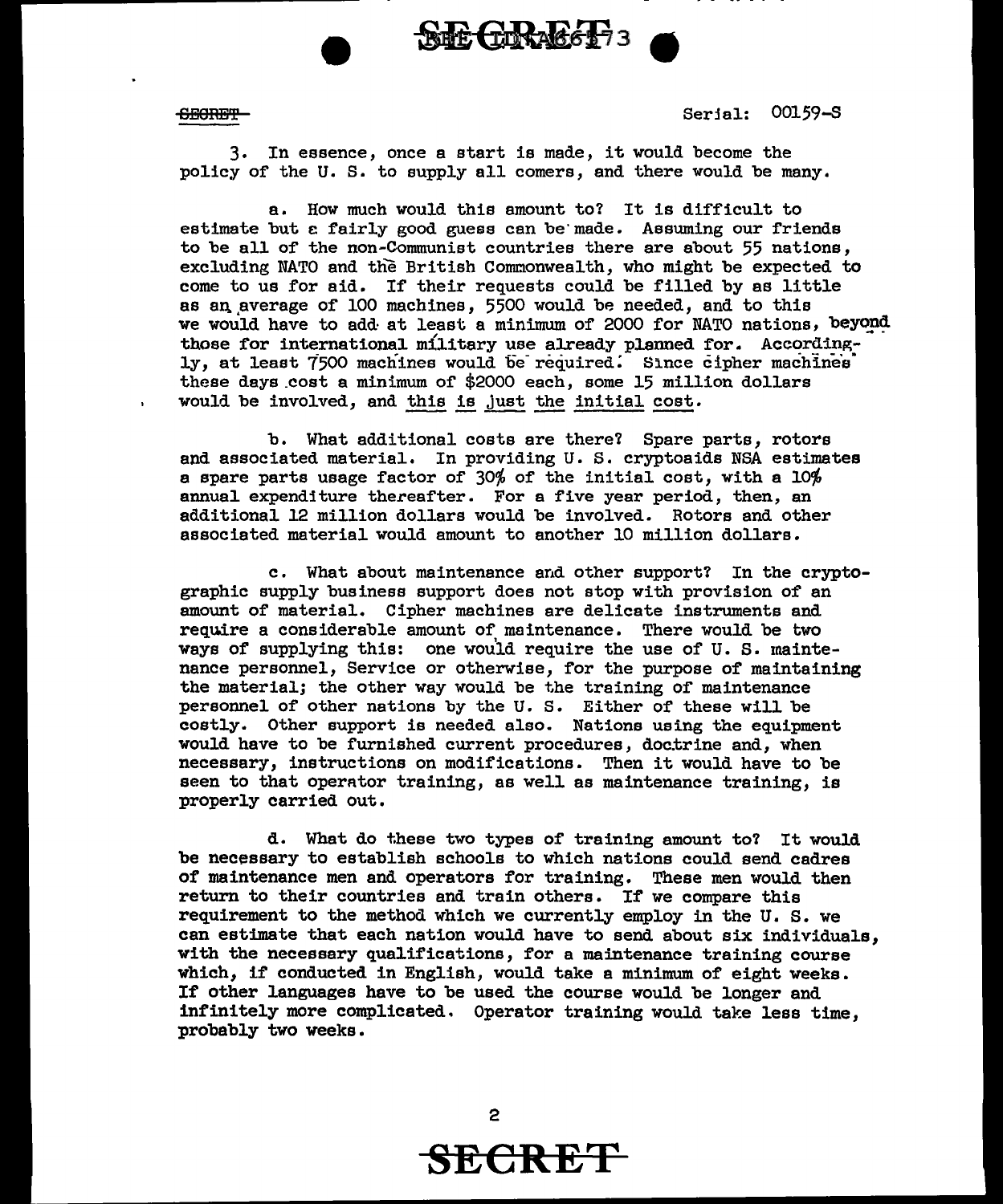



<u> 2020 Min</u>

Serial: 00159-S

e. What are the legal implications? This is difficult to even predict. In some of our crypto-equipments there are patented components. In each case of issue, proper legal agreements would have to be entered into.

f. What would be the effect on COMINT? Under such a program as this the effect is obvious. For all practical purposes COMINT from the non-Communist countries would cease.

g. What further political implications are there? This is a case of something which once done cannot be undone. Suppose that a country now classed as a non-Communist, friendly nation changes "color" after material aid has been supplied. We cannot get the equipment back, and we will have been placed in a position of having helped an enemy or potential enemy.

 $4.$  In summation, once the bars are let down, the U.S. becomes the supplier of COMSEC to virtually the whole world. It is a multimillion-dollar supply business end, like any other multi-milliondollar supply business, all the complexities of logistics, legal proceedings end financial arrangements add up to infinitely more than the dollars-and-cents involved.

5. NSA is in no position to undertake such a burden and carry out its primary mission. If such a program were authorized, NSA has neither the plant, personnel, facilities, or space to even consider the task.

6. If the decision is made that the U. s. is to become the world-wide supplier for cryptographic materials, there are probably several workable methods of implementing the decision. One such method might be the establishment of a separate government corporation, with NSA participating on the "board of directors". This corporation would be responsible for all negotiations and the supply of all such material.

**CANINE** Lieutenant General, US Army Director